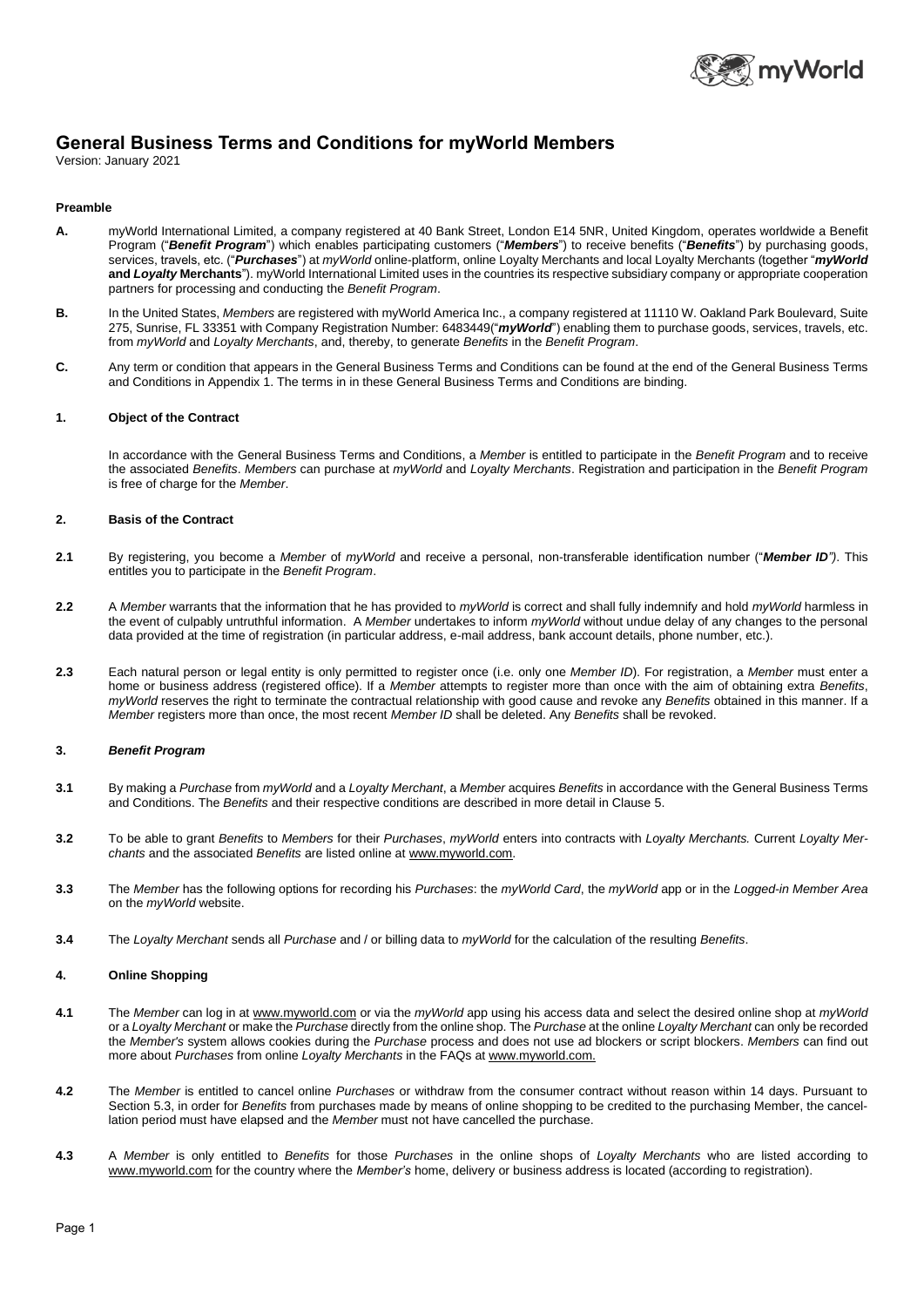

**4.4** *myWorld* has no influence over the design of the (linked) online shops of *Loyalty Merchants* and is not responsible for these websites in any way. *myWorld* expressly distances itself from any content on these websites that may be illegal or contrary to common decency.

### **5. Benefits**

- **5.1** The respective *Benefits* granted are listed at www.myworld.com. A *Member* is advised to check the *myWorld* website on a regular basis for the status of the conditions for the respective *Loyalty Merchant*. *myWorld* reserves the right to change the *Benefits* granted for individual *Loyalty Merchants* at any time. The conditions that applied at the time that the *Member* paid the P*urchase* in full shall be used to calculate the *Benefits* due to the *Member*.
- **5.2** *myWorld* reserves the right to deviate from the principles set out here in the context of special promotions. *myWorld* is interested in offering its *Members* the greatest possible selection of shopping opportunities at *Loyalty Merchants* and agreeing substantial discounts with the *Loyalty Merchants* in order to offer substantial *Benefits* to the *Members*. If differing conditions are agreed to with a *Loyalty Merchant* in the form of special promotions (as may be the case with atypical *Purchases* such as mobile phone contracts or travel arrangements), *myWorld* will refer to this separately at www.myworld.com.
- **5.3** In order for *Benefits* to be credited, the *Purchase* must be fully paid by the *Member* and there are no longer any legal rights to cancel the *Purchase* without giving reasons, i.e. in particular, any existing withdrawal period must have expired. If these requirements are met, the *Loyalty Merchant* will confirm and report the *Purchase* to *myWorld*. *Benefits* from *Purchases* made that have been reported to *myWorld* by 11:00 p.m. Sunday by the *Loyalty Merchant* will be credited to the *Member* (*Benefits*). *myWorld* obligates the *Loyalty Merchants* to report no later than within three months from the date on which the requirements according to this Clause are satisfied. The credit of the *Benefits* to the *Member* shall be possible only after the *Loyalty Merchant* has reported it to *myWorld.*
- **5.4** If the *Member* makes *Purchases* from *Loyalty Merchants* abroad (locally or online), the *Cashback* might first be shown in the payout account in the respective foreign currency. Upon confirmation of the *Purchase* by the *Loyalty Merchant*, the amount in the *Logged-in Member Area*  of the respective *Member* will be converted automatically to the country currency of the *Member* according to the respective reference rate as published by the Wall Street Journal or other relevant journal for the date the payment is received by the *Loyalty Merchant*. Clause 4.3 shall remain unchanged, i.e. *Benefits* shall be granted only for *Purchases* abroad (for example online *Loyalty Merchants*) that are listed in the *myWorld* website for the respective *Member*.
- **5.5** The *Benefits* are based on the conditions agreed in the contract between *myWorld* and the respective *Loyalty Merchant* and they can therefore vary. *Benefits* can consist of *Cashback, Shopping Points* or other promotions.
	- **5.5.1** *Cashback*: The *Member* can receive *Cashback* for *Purchases* booked in the *Benefit Program*, whereby the respective percentage per product or per *Loyalty Merchant* is shown on *www.myworld.com*. Individual *Purchases* can be excluded from the granting of *Cashback*. The *Cashback* represents a discount on the own *Purchase* and is granted in the form of a purchase credit for further use within the myWorld group.
	- **5.5.2** *Shopping Points*: The *Member* can receive *Shopping Points* for *Purchases* booked in the *Benefit Program,* whereby the respective number per product or per *Purchase* at the *Loyalty Merchant* is shown on www.myworld.com and can be tracked by the *Member* in the *Logged-in Member Area.* Individual *Purchases* can be excluded from the granting of *Shopping Points.* The number of *Shopping Points* that are credited depends on the *Purchase* amount as well as the conditions associated with the respective *Loyalty Merchant*. As a basis for the calculation, *myWorld* shows the number of *Shopping Points* that the respective Loyalty Merchant awards for a purchase price of USD \$150.00 at www.myworld.com. The specified number of *Shopping Points* can be redeemed by the *Member* in the *myWorld* Benefit Lounge. *Shopping Points* have no fixed nominal value. *Shopping Points* cannot be paid out in cash or transferred to another person for a fee. *Shopping Points*, which are collected from 1.1. until 30.06., can be used until 31.12. in the same year, otherwise they will expire. *Shopping Points*, which are collected from 01.07. until 31.12., can be used until 30.06. of the following year, otherwise they will expire.

## **6.** *Personal Member Area*

- **6.1** *myWorld* will provide each *Member* with his own *Personal Member Area* at www.myworld.com free of charge where *Purchases* that have been made and information about *Benefits* from the *Benefit Program* can be viewed at any time after a username and password are entered. For any unavailability of the *myWorld* websites and the login area at www.myworld.com, *myWorld i*s only liable in accordance with Clause 10.
- **6.2** The *Member* must retain securely and confidentially his access data for his *Personal Member Area* (username, password and PIN). Third parties must not be given access to this information. A *Member* is able to amend his personal settings at any time at www.myworld.com (log-in area).
- **6.3** The *Member* undertakes to notify *myWorld* immediately of any misuse of his online access. Following the immediate blocking of his access, the *Member* will in turn receive changed login details via SMS, e-mail, or by post. *myWorld* shall not be liable for any damage caused to the *Member* as a result of improper use except as specified in Clause 10.

## **7. Change or assignment of a Referrer**

*Members* can change an existing *Referrer* at any time or have one assigned to them by nominating another *Member* as *Referrer*. The newlynominated *Referrer* must give his consent to this change or assignment.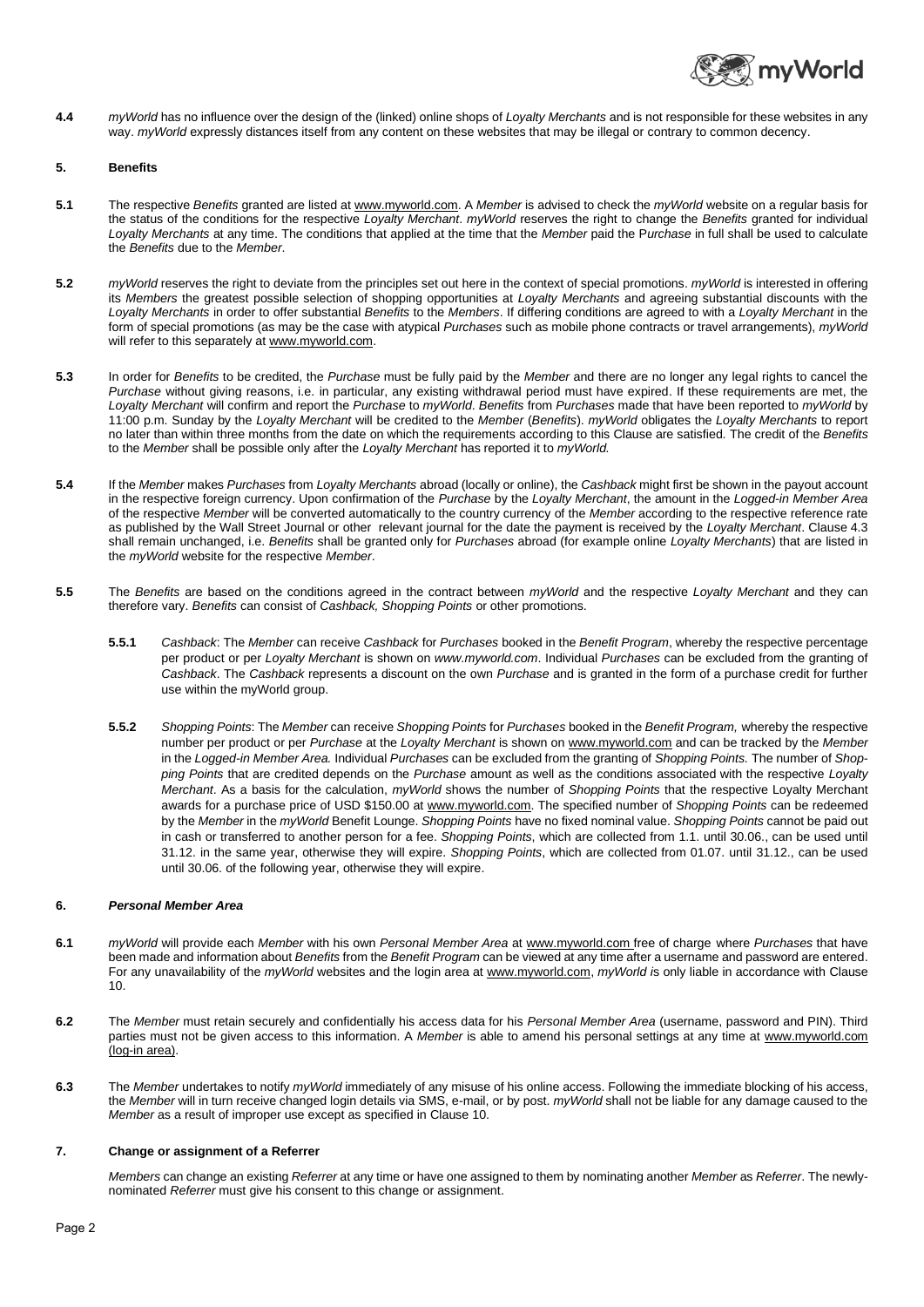

#### **8. Data Protection**

- **8.1 To the extent that it is required to conduct the** *Benefit Program***, i.e. to calculate the** *Benefits***,** *myWorld***, being responsible for data protection, collects, stores, and processes personal data such as data on the purchasing behavior and purchases of the** *Members***. If the** *Member* **gives his/her consent,** *myWorld* **also uses the** *Members'* **data to send them personalized information about offers and products of** *myWorld* **and its** *Loyalty Merchants***.****Please see the myWorld Privacy Policy for more information**
- **8.2 All inquiries by the** *Member* **regarding information, changes, and deletion of personal data can be addressed directly to** *myWorld* **(myWorld America Inc., (11110 W. Oakland Park Boulevard, Suite 275, Sunrise, FL 33351).**
- **8.3 Further data protection provisions relevant to the use of the** *myWorld* **website can be found in the Privacy Policy at www.myworld.com.**
- **8.4** *myWorld* **uses internationally recognized security technologies to protect its** *Members***' data against unauthorised access.**  *myWorld* **shall not be liable for the security of data transmitted via the internet except as specified in Section 10.**

## **9. Disruption of Service**

- **9.1** The scope of services of *myWorld* is limited to the implementation of the *Benefit Program* as described in the General Business Terms and Conditions.
- **9.2** The rights and obligations with respect to *Purchases* made by the *Member* from *Loyalty Merchants* shall apply solely to the *Loyalty Merchants*. Following the conclusion of the contract with the *Loyalty Merchant*, *myWorld* assumes no warranty and shall have no liability for *Loyalty Merchant* service obligations, in particular for possible non-fulfillment or incorrect fulfillment by the *Loyalty Merchant*, shall exist exclusively against the *Loyalty Merchant*.

#### **10. Limitations of Liability and Indemnity**

- **10.1** For damages due to negligent breach of duties that are fundamental for the reasonable and proper execution of the contract and that the *Member* accordingly trusts to be fulfilled (cardinal obligations), the liability of *myWorld* shall be limited to reasonable and foreseeable damage.
- **10.2** All liability for all other claims for damages are and shall be expressly released by the Member. These claims shall include, but not be limited to:
	- (a) interruptions to the availability of a *Member*'s access to the internet,
	- (b) other technical and electronic errors (i) during data communication via the internet and (ii) when using the *myWorld* internet portal, *myWorld* SMS service, and *myWorld* applications for mobile devices, provided these errors are not attributable to *myWorld,*
	- (c) technical and electronic errors not attributable to *myWorld* that prevent the recording of *Purchases* made in the *Benefit Program* (in particular, and tracking failures and resulting data losses),
	- (d) the non-availability of mobile networks or terminals
	- (e) the failure of mobile devices of the *Member* to function properly.

The purchase contract for goods or the contract for services, travels, etc. shall be executed exclusively between the *Member* and the *Loyalty Merchant* concerned.

**10.3** Insofar as the liability for *myWorld* is limited or excluded, the limitations or exclusions shall also apply to the personal liability of the employees, legal representatives, and vicarious agents of *myWorld*

### **11. Termination of the Contractual Relationship by the** *Member*

- **11.1** The *Member* is entitled to end his with contractual relationship with *myWorld* at any time. The contract must be terminated in writing. Furthermore, within the framework of the ongoing contractual relationship, the *Member* is not obliged to make *Purchases* or carry out other activities.
- **11.2** Upon termination of the contract, the *Member* shall be entitled only to those benefits from the *Benefit Program* that were in place at the time of termination, for example if the purchase qualifying for *Cashback* had already been made at the time the contract was terminated. Any *Shopping Points* accumulated up to this point shall automatically expire with the termination of the contractual relationship. However, if the *Member* terminates the contract for good cause, he/she may redeem the *Shopping Points* acquired within a period of eight (8) weeks after termination of the contract as described in Section 5.

#### **12. Termination of the Contractual Relationship by** *myWorld*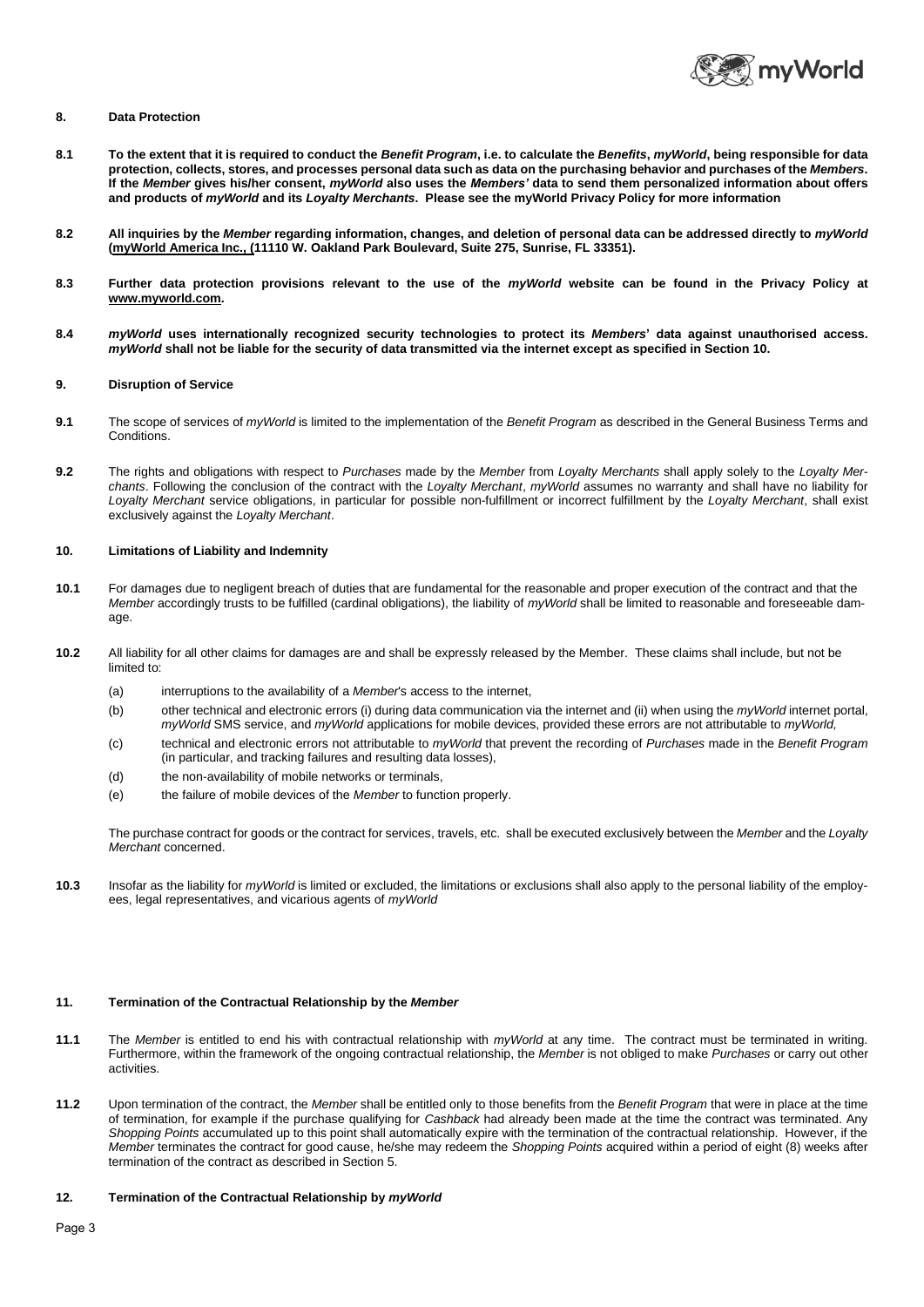

- **12.1** The contractual relationship may be terminated by *myWorld* with a notice period of 30 days without cause, or for a Material breach with immediate effect. Material breaches shall include but not be limited to, damaging the commercial interests of *myWorld* or any *Loyalty Merchant*, or the violation of a material contractual obligation. Material contractual obligations include the obligations of the Member pursuant to Sections 2.2 and 2.3.
- **12.2** The *Member* hereby releases, indemnifies, and holds *myWorld* harmless from and against any and all liabilities, expenses, and costs, including without limitation, reasonable legal fees and expenses, incurred in connection with any claim or demand arising from, connected with, or relating to the termination of the contractual obligations.
- **12.3** Upon termination of the contractual relationship, the *Member* shall only be entitled to those *Benefits* from the *Benefit Program* for purchases that are in place at the time the contract was terminated, i.e. if the purchase qualifying for *Cashback* had already been made at the time the contract was terminated.
- **12.4** If *myWorld* terminates the contractual relationship without notice for any reason, though not culpably caused by the *Member*, the *Member* can still redeem his/her *Shopping Points* acquired up to that time within a period of eight (8) weeks after termination of the contract pursuant to Section 5. Otherwise, the *Shopping Points* acquired shall expire and be forfeited upon termination of the contract.

### **13. General Provisions**

- **13.1** The *Member* may not assign or otherwise transfer the rights, benefits, or obligations contained therein without prior written authorization of *myWorld*.
- **13.2** Participation in the *Benefit Program* does not create an employee, agent, or joint venture relationship with *myWorld.*
- **13.3** These General Business Terms and Conditions shall control and act as the final agreement between the *Member* and *myWorld*. Any amendment or modification to these General Terms and Conditions must be in writing and signed by an authorized officer of *myWorld*. No other representations oral or written shall apply as this is a fully integrated agreement. *myWorld* is authorized to contact the *Member* via SMS and/or email regarding the *Benefit Program* and these Terms and Conditions, provided that the *Member* discloses the corresponding contact data and has opted into this form of communication.
- **13.4** Changes to these General Business Terms and Conditions and other contractual agreements between the *Member* and *myWorld* communicated in text form to the *Membe*r shall be deemed to be accepted by the *Member* if the *Member* does not object to their applicability within 30 days of receipt of the written notification of change. At the beginning of this time period, *myWorld* shall point out to the *Member* that his/her consent to the communicated changes to the General Terms and Conditions shall be deemed to be given if he/she does not object in text form to their applicability within the time period established. The changes to the General Terms and Conditions shall be deemed to be accepted by the *Member* only if this notice has actually been given.
- **13.5** In this contractual agreement, unless the context otherwise requires, words imparting the singular include the plural and vice versa, and words imparting gender, include all genders. In addition, unless the context otherwise requires, reference to "person" means a natural person, firm, partnership, company, corporation, or other entity of any kind.
- **13.6** Should any provisions of the basis for this agreement be or become totally or partially invalid or unenforceable this shall not affect the validity or the remaining provisions.
- **13.7** THE LAWS OF THE STATE OF FLORIDA, USA, SHALL GOVERN THIS AGREEMENT. ANY DISPUTES ARISING FROM OR RELATED TO THIS AGREEMENT SHALL BE RESOLVED EXCLUSIVELY before the federal or states courts in Broward County, Florida. Each *Member* hereby irrevocably submits and accepts the original and exclusive jurisdiction of such Courts.
- **13.8** Registration and participation in the *Benefit Program* are permitted from age of 18 years.
- **13.9** The *Member* agrees to abide by all federal, state, county and municipal laws, rules and regulations applicable to activities in connection with the *Benefit Program*, including without limitation consumer protection law advertising and promotions law, tax laws and regulations, and insurance law.